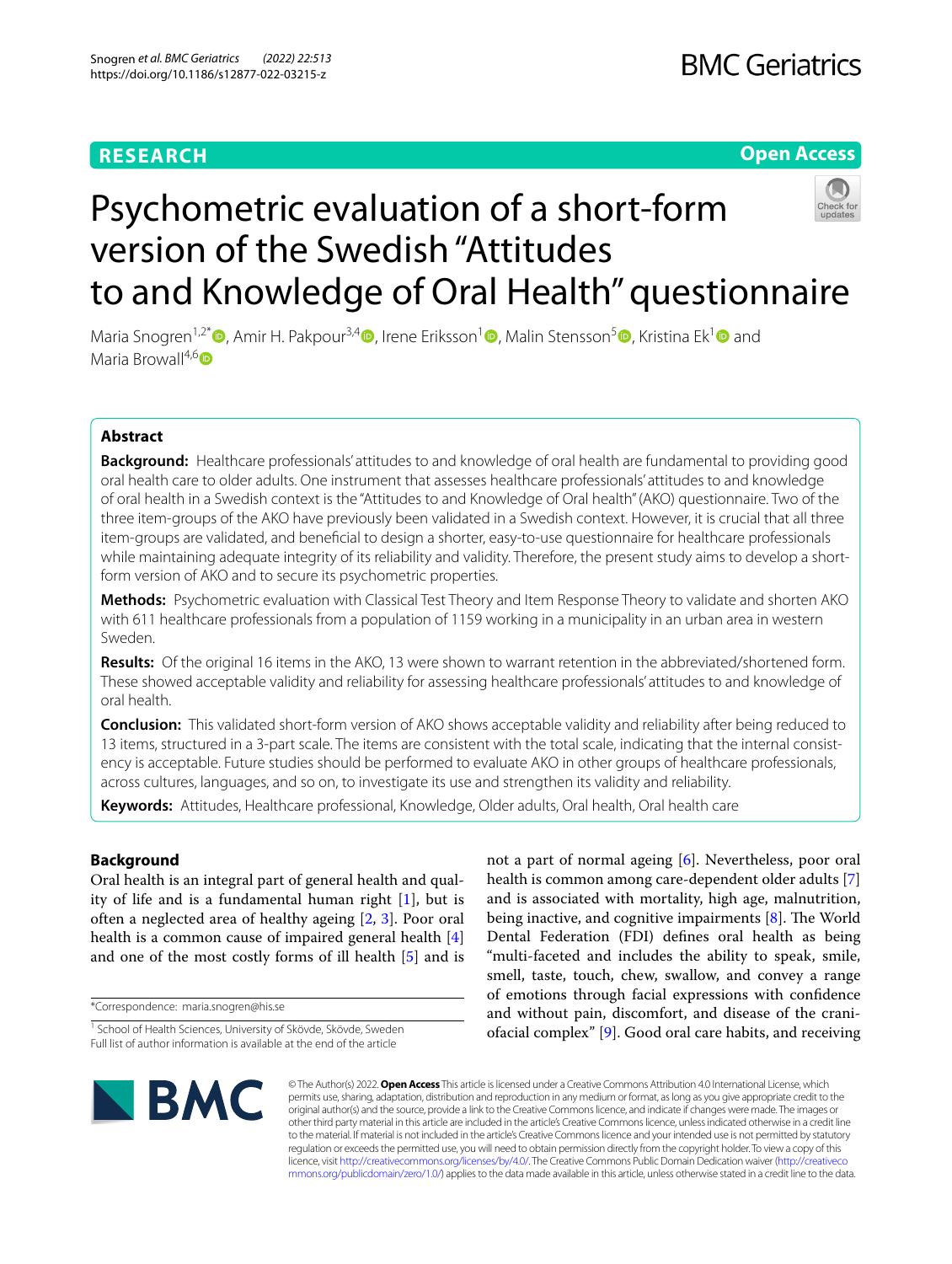support from healthcare professionals, if needed, to perform oral care, are essential for good oral health among older adults [[10](#page-6-9)]. Existing evidence shows that healthcare professionals working with older care recipients might neglect oral health and oral health care for various reasons, such as: lack of time and knowledge; lack of routines/guidelines or unclear division of responsibilities [[10,](#page-6-9) [11](#page-6-10)]; attitudes to performing, or feelings of unpleasantness in performing, oral care and perceptions that it is a violation of integrity  $[12, 13]$  $[12, 13]$  $[12, 13]$  $[12, 13]$  $[12, 13]$ ; or its low priority  $[14]$  $[14]$ . A recently published systematic review [[15\]](#page-7-2) emphasizes that regular inspection/assessments of older adults' oral health by healthcare professionals is necessary to prevent poor oral health.

The instrument most commonly used in Sweden by healthcare professionals to assess older adults' oral health is the Revised Oral Assessment Guide (ROAG) [[16\]](#page-7-3). ROAG is a standardized measurement instrument developed for healthcare professionals to detect, examine, and document illnesses or problems in the mouth. ROAG evaluates oral health by assessing the condition of the voice, lips, oral mucosa, tongue, gums, teeth, saliva, swallowing, and any prostheses/implants [\[16](#page-7-3)]. However, ROAG does not assess healthcare professionals' attitudes to and knowledge of oral health, which one multidisciplinary Delphi study [[17](#page-7-4)] suggests is essential for providing good oral healthcare. Few instruments assess both healthcare professionals' attitudes to and knowledge of oral health  $[18–21]$  $[18–21]$  $[18–21]$  $[18–21]$ , and even fewer have been validated and tested for reliability [[18,](#page-7-5) [20,](#page-7-7) [21](#page-7-6)]. Preston, Punekar and Gosney's [[19\]](#page-7-8) instrument assesses healthcare professionals' knowledge of and attitudes towards oral care and of providing oral health care to older adults. The Dental Coping Beliefs Scale (DCBS) has been translated to Swedish [[20\]](#page-7-7), but this scale assesses healthcare professionals' oral healthcare priorities. Paryag, Rafeek and Lewis' [[18\]](#page-7-5) instrument assesses knowledge, attitudes, and beliefs among healthcare professionals working in nursing homes. Other instruments are focused on parents' [[22\]](#page-7-9) or dentists' [[23,](#page-7-10) [24\]](#page-7-11) attitudes to and knowledge of oral health. One questionnaire that assesses healthcare professionals' attitudes to and knowledge of oral health is the questionnaire, "Attitudes to and Knowledge of Oral health" (AKO), which was developed in a Swedish context by Paulsson, Fridlund, Holmén and Nederfors [[21\]](#page-7-6). AKO has been used in a number of studies [\[10](#page-6-9), [21,](#page-7-6) [25–](#page-7-12)[28](#page-7-13)], but has only been validated once [[21\]](#page-7-6) with a sample of 60 nursing students. In that study, the reliability of AKO, estimated as internal consistency, was tested with Cronbach's alpha. This showed a value of between 0.52 and 0.93, based on the diferent groups of questions and three factors, with an eigenvalue above 1.0 (with 59.1 total variance). AKO contains sixteen items organized into three groups. Paulsson, Fridlund, Holmén and Nederfors [[21](#page-7-6)] validated only two of the groups, "Knowledge of importance" and "Implementation possibilities", but not "Attitudes to oral hygiene." Paulsson, Fridlund, Holmén and Nederfors [[21\]](#page-7-6) describe the items in "Attitudes to oral hygiene" as background items. However, we argue that it is important to validate each of the AKO's three item groups with healthcare professionals as, according to Paulsson, Fridlund, Holmén and Nederfors [\[21](#page-7-6)], this is AKO's target group. There is also a need to design a meaningful yet shortened version of the AKO questionnaire without compromising the integrity of its reliability and validity, because validated, short, simple, and easy-to-use questionnaire usually attract higher response rates than do long, complex ones [\[29](#page-7-14), [30\]](#page-7-15). With the aim of reducing respondent burden, there is also a need to design a meaningful yet shortened version of the AKO questionnaire. Therefore, the present study aims to develop a short-form version of AKO and to secure its psychometric properties.

## **Methods**

## **Design**

A psychometric evaluation with Classical Test Theory  $(CTT)$  and Item Response Theory (IRT) was used to validate the self-administered AKO questionnaire and design a shortened version [\[31](#page-7-16), [32](#page-7-17)].

## **Data collection and ethics**

AKO was administered to healthcare professionals working in a municipality in an urban area in western Sweden in the spring of 2013. The municipality has the overall responsibility for providing nursing care in both home healthcare services and municipality-run nursing homes. Participants were recruited by giving written and verbal information about the study to the head of healthcare services for the community, who identifed and asked the informants to participate. The inclusion criterion was healthcare professionals (nurses or nursing assistants) who worked 50% or more. Healthcare professionals  $(n=1159)$  from five different settings were approached and asked to participate. The address of each participant was obtained from the healthcare service head. The participants were then posted a letter with a copy of the AKO along with information about the study and a pre-paid return envelope. After the initial distribution of questionnaires ( $n=1159$ ), a reminder was sent to 595 participants who had not replied after four weeks. The total number of returned questionnaires were 616, and 611 (53%) had valid responses and were included in the analysis. The study was approved by the Swedish Ethical Review Authority in Gothenburg (Dnr: 891:13).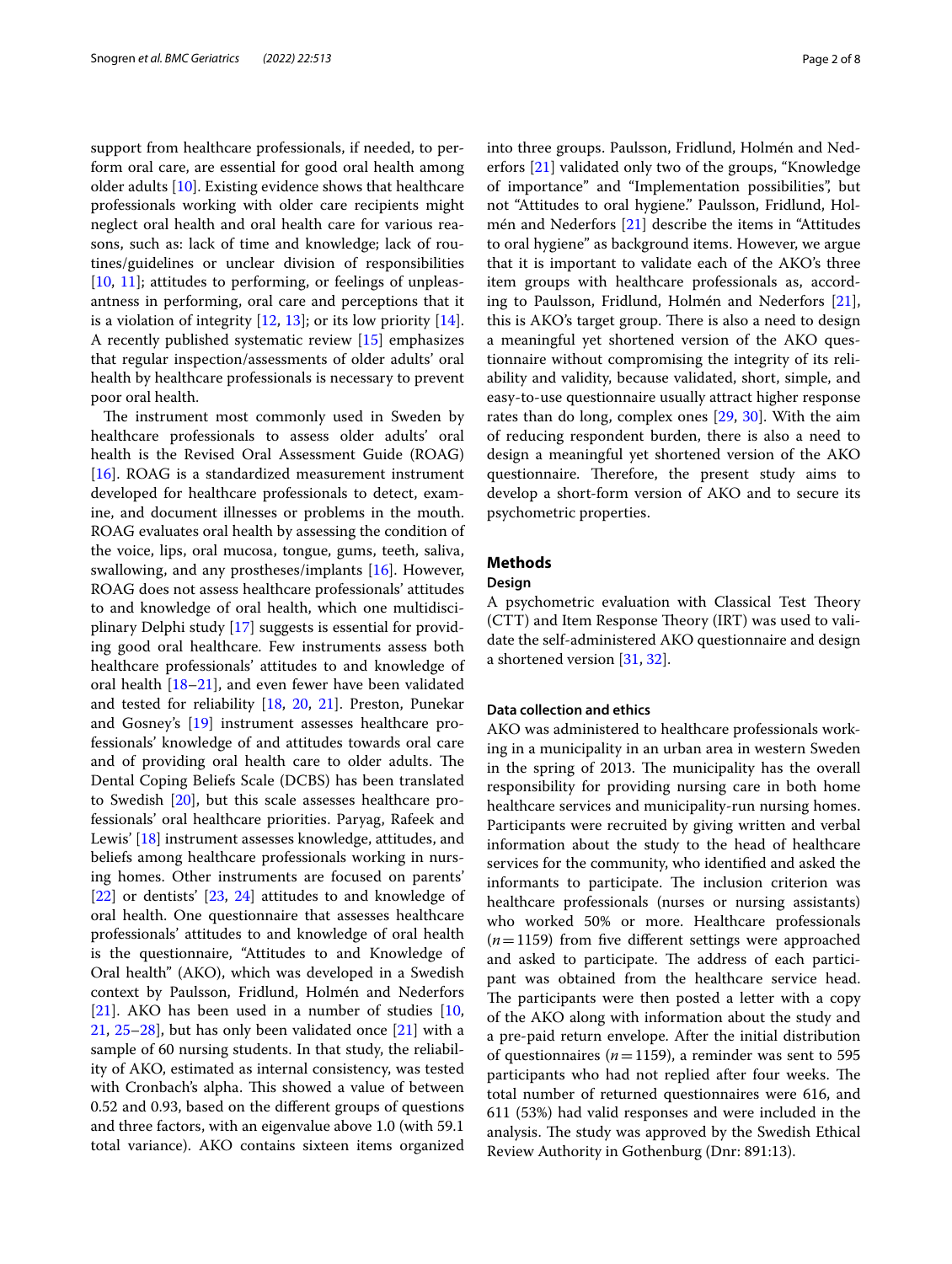## **Participants**

The participants  $(n=611)$  included in the present study were mostly women (95%). At the time of data collection, they were aged from 26–66 years with a mean age of 49 years. The sample comprised mostly assistance nurses (94%) and nurses (6%), with several years of professional experience, ranging from 4–40 years with an average of 18 years. More than half (60%) worked 75% or more, and 62% worked both day- and night-time, while 29% worked only during the daytime, and 6% only at night-time. Most participants worked in nursing homes (76%), 12% in home care, and 8% in short-term care.

## **Attitudes to and knowledge of oral health questionnaire**

AKO were developed by Paulsson, Fridlund, Holmén and Nederfors [[21\]](#page-7-6), all of whom are experienced in older adults' care. AKO contains sixteen statements about attitudes to and knowledge of oral health within three subject groups: 1. *Attitudes to oral hygiene*, four items graded on a Likert scale from 1 (never) to 5 (always); 2. *Implementation possibilities*, six items on a Likert scale from 1 (never) to 5 (always); and 3. *Knowledge of importance*, six items on a Likert scale from 1 (unimportant) to 5 (important) (Table [1\)](#page-2-0). AKO also contains background data such as gender, age, occupation, years in the profession, and level of education (nominal scale).

#### **Data analysis**

There are two main approaches to evaluating psychometric properties: Classical Test Theory (CTT), and Item Response Theory (IRT). CTT relates to Spearman's concept of the observed score, including true and false components. This theory's foundation is based on an equation in which the observed score (obtained) is hypothetically composed of a true score and an error score. In this model, the true score for each person is constant and will not change in repeated measurements [[31,](#page-7-16) [32\]](#page-7-17).

The limitations of CTT include the following:

1. In this theory, the indicators related to the test and the questions depend on the sample group. The sample group's level of ability and its distribution strongly afects the item characteristics, such as diagnostic power, difficulty level, standard deviation, variance, and test mean. For this reason, the ability to generalize the results to other groups and communities is limited.

2. Revealing the level of ability of people depends on tests and questions. A person may score diferently on two tests that measure the same trait but difer in difficulty levels.

3. The test, which is based on classical theories, is aimed more at people with moderate levels of abil-

## <span id="page-2-0"></span>**Table 1** Items in the AKO

#### **Attitudes to oral hygiene**

**Item 1-** I think it feels nasty to take care of other people's mouths

Item 2- I think oral care is part of my job duties

- **Item 3** I think it is practically difficult to perform oral care
- **Item 4-** The caregiver refuses to receive help with oral care

### **Implementation possibilities**

What opportunities do you think you have when it comes to offering oral care to the healthcare provider you are responsible for?

- **Item 5** I can take the time needed to provide oral care
- **Item 6** I have enough knowledge to perform proper oral care
- **Item 7-** I have appropriate aids for the implementation of proper oral care
- Item 8- I know how to practically perform oral care
- **Item 9** To caregivers who want to take care of their oral care themselves, I can give appropriate oral care advice
- Item 10- By actively informing "reluctant" caregivers, I can in the long run get them to accept help with oral care

#### **Knowledge of importance**

What skills do you think are important for being able to perform good oral care?

**Item 11**- Assistive products and oral care

- **Item 12** Diseases affecting the oral cavity
- **Item 13** Various artificial (prosthetic) dental substitutes
- **Item 14-** What the healthy oral cavity looks like

**Item 15**- Oral physiological function (e.g., chewing, swallowing, speech)

**Item 16**- The psychosocial function of the oral cavity (e.g., appearance, well-being)

AKO (Attitudes to and Knowledge of Oral health questionnaire)

Highlighted items are the 13 items that remain and should be included in the short version of the questionnaire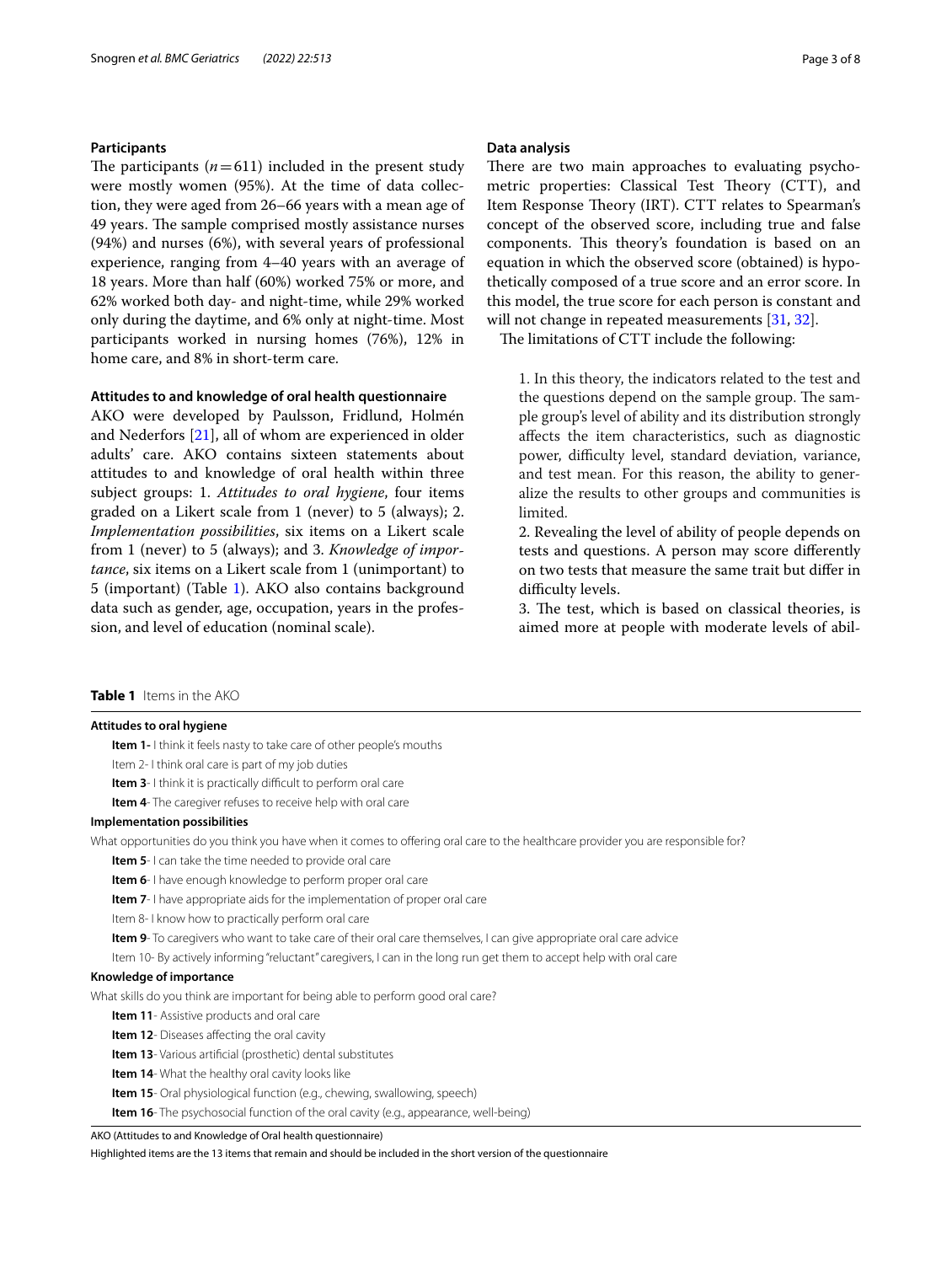ity. This means that the validity of the test is lower in both the upper-ability group and in the lower-ability group than in the middle group.

4. The standard measurement error is assumed to be the same for all individuals. This assumption leads to wrong decisions about people because standard error can vary based on ability level.

5. The degree of difficulty cannot be exactly the probability of answering a certain question correctly among people with diferent abilities.

Overcoming these shortcomings and limitations of CTT has led to the development of IRT.

IRT-derived models are used to develop tests, align non-parallel test scores, examine question bias, and report scores. IRT is based on a fundamental one-dimensional attribute that is measured by testing [\[33](#page-7-18)].

The Rasch model (as an IRT model) includes a modelbased assessment, in which the assessment – the level of ability – depends on the responses of the individuals and the characteristics of the items in which the test was developed [\[34\]](#page-7-19).

In this study, we used both CTT and IRT approaches to assess the psychometric properties of AKO. As for the CTT, floor and ceiling effects, confirmatory factor analysis (CFA), internal consistency, and corrected item-total correlation were computed. Floor and ceiling efects were measured by calculating the percentage of participants who reported the highest (ceiling) and the lowest (floor) possible score for each subscale, with<20% as the acceptable threshold. Cronbach's alpha was computed to assess the internal consistency of the AKO subscale, with values of 0.70 or higher as the acceptable threshold [[35\]](#page-7-20).

CFA was conducted by using a diagonally weighted least squares (DWLS) estimation to test the proposed three-facture structure of AKO. Several model ft indices were used to examine the proposed factor structure of AKO: Comparative ft index (CFI), Tucker-Lewis index (TLI), and root mean square error of approximation (RMSEA). The recommended cut-off criteria for the CFI, TLI and RMSEA were > 0.9, > 0.9, and < 0.08, respectively [[36\]](#page-7-21).

Factor loadings extracted from the CFA were used to compute average variance extracted (AVE) and composite reliability (CR). Values higher than 0.5 and 0.6 were considered satisfactory for AVE and CR, respectively.

Regarding to the IRT, Rasch analysis with a partial credit model was performed on the data. The items of AKO were analyzed using information-weighted ft statistic (inft), mean square (MnSq), and outlier-sensitive ft statistic (outft) MnSq, with values of between 0.5 and 1.5 deemed acceptable. Moreover, the reliability of the AKO subscale was examined using item and person separation

reliability (acceptable value > 0.7); item and person separation index (acceptable value  $>$  2) [[37\]](#page-7-22).

Identifying problematic items through item analysis plays an important role in a test. Therefore, differential item functioning (DIF) was computed for each item of AKO to assess whether the items varied across gender groups. Values higher than 0.50 were considered to be signifcant DIF [\[38\]](#page-7-23). All analyses were carried using SPSS version 25.0, version 3.5.20 and WINSTEPS, version 4.3.0.

## **Results**

Cronbach's alpha for the full AKO, with 16 items grouped into Attitudes to oral hygiene, Implementation possibilities, and Knowledge of importance, were, 0.275, 0.806, and 0.869, respectively. After item 2 was omitted from the attitude group, internal consistency for that group improved, as Cronbach's alpha was increased to 0.460.

The results of the CFA are illustrated in Table [2](#page-4-0). The hypothesized three-factor model of AKO with 15 items fit with the data (CFI=0.985, TLI=0.982, and RMSEA=0.056). However, factor loading values for items number 8 and 10 were low (i.e., 0.251 and 210, respectively). Therefore, these two further items were omitted and the modifed three-factor model (after removing items number 2, 8, and 10) of AKO had satisfactory fit indices  $(CFI=0.998, TLI=0.997, and$  $RMSEA = 0.011$ ). The standardized factor loading values for the fnal modifed model were signifcant and ranged between 0.317 for item 4 and 0.794 for item 14. Moreover, intercorrelation between the latent factors ranged from 0.126 to 0.526. Cronbach's alpha coefficient ranged from 0.460 (Attitudes to oral hygiene) to 0.869 (Knowledge of importance) between domains, and the corrected item-total correlation ranged from 0.214 for item 4 to 0.732 for item 16.

AVE and CR values for the shortened AKO subscales, Implementation possibilities and Knowledge of Importance, were acceptable, but the subscale for Attitudes to oral hygiene did not have acceptable AVE and CR values (0.22 and 0.44, respectively) (Table [3\)](#page-4-1).

The most ambiguous items were items 3 and 4 because of their logit values were  $+0.84$ , and the most significant item was item 1 because of its logit value of -1.68.

The results of the Rasch analysis are reported in (Table [2](#page-4-0)). All inft and outft MnSq values were within the acceptable range of 0.70 to 1.43.

Based on the results of Rasch analysis (Table [2\)](#page-4-0), three items from the original 16 included in AKO also warranted exclusion: item 2, item 8, and item 10. Items 2, 8, and 10 were excluded because their inft and outft values were outside of the recommended range (i.e., 1.61, 1.56, and 1.58 for item 2, item 8, and item 10, respectively).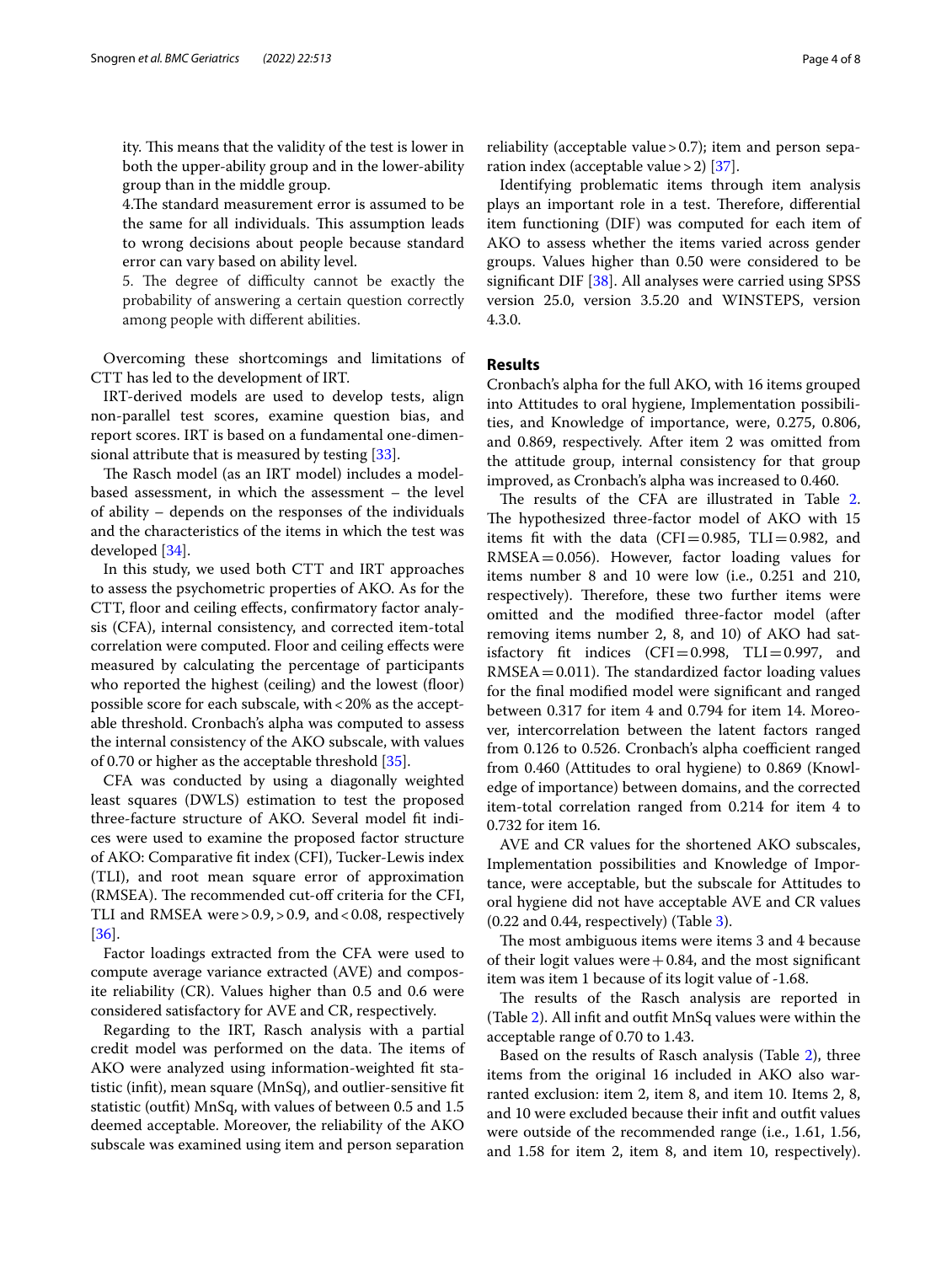| Item    | Analyses from classical test theory |                           | <b>Analyses from Rasch</b> |                    |                       |                   |                                                       |
|---------|-------------------------------------|---------------------------|----------------------------|--------------------|-----------------------|-------------------|-------------------------------------------------------|
|         | Factor loading <sup>a</sup>         | Item-total<br>correlation | Infit MnSq                 | <b>Outfit MnSq</b> | <b>Discrimination</b> | <b>Difficulty</b> | <b>DIF</b> contrast<br>across<br>gender <sup>bc</sup> |
| Item 1  | 0.543                               | 0.226                     | 1.24                       | 1.14               | 0.83                  | $-1.68$           | 0.16                                                  |
| Item 3  | 0.512                               | 0.396                     | 0.77                       | 0.78               | 1.19                  | 0.84              | $-0.06$                                               |
| Item 4  | 0.317                               | 0.214                     | 0.96                       | 1.00               | 0.97                  | 0.84              | $-0.09$                                               |
| Item 5  | 0.551                               | 0.448                     | 1.43                       | 1.42               | 0.54                  | $-0.41$           | 0.08                                                  |
| Item 6  | 0.793                               | 0.668                     | 0.70                       | 0.70               | 1.35                  | $-0.10$           | $-0.16$                                               |
| Item 7  | 0.756                               | 0.618                     | 0.79                       | 0.80               | 1.23                  | 0.350             | 0.37                                                  |
| Item 9  | 0.617                               | 0.502                     | 1.08                       | 1.08               | 0.90                  | 0.01              | $-0.27$                                               |
| Item 11 | 0.601                               | 0.556                     | 1.22                       | 1.37               | 0.73                  | $-0.52$           | 0.05                                                  |
| Item 12 | 0.703                               | 0.665                     | 0.96                       | 0.95               | 1.07                  | $-0.27$           | $-0.07$                                               |
| Item 13 | 0.697                               | 0.640                     | 1.21                       | 1.24               | 0.77                  | 0.60              | 0.43                                                  |
| Item 14 | 0.794                               | 0.726                     | 0.84                       | 0.83               | 1.18                  | $-0.29$           | $-0.05$                                               |
| Item 15 | 0.757                               | 0.705                     | 0.93                       | 0.94               | 1.09                  | 0.20              | $-0.15$                                               |
| Item 16 | 0.791                               | 0.732                     | 0.80                       | 0.80               | 1.20                  | 0.27              | $-0.35$                                               |

## <span id="page-4-0"></span>**Table 2** Psychometric properties of the remaining items in the revised AKO

AKO (Attitudes to and Knowledge of Oral health questionnaire)

<sup>a</sup> Based on confirmatory factor analysis

<sup>b</sup> DIF contrast > 0.5 indicates substantial DIF

 $\epsilon$  DIF contrast across gender = Difficulty for males-Difficulty for females

*MnSq* Mean square error, *DIF*Diferential item functioning

| Nonsignificant  |
|-----------------|
|                 |
|                 |
|                 |
|                 |
|                 |
|                 |
|                 |
|                 |
|                 |
|                 |
| < 0.08<br>&0.08 |

<span id="page-4-1"></span>**Table 3** Psychometric properties of the remaining items in the revised AKO (after omitting item numbers 2, 8, and 10) at scale level

AKO (Attitudes to and Knowledge of Oral health questionnaire)

 $p$  < 0.001

<sup>a</sup> Attitudes to oral hygiene (Items 1, 3, 4)

<sup>b</sup> Implementation Possibilities (Items 5, 6, 7, 9)

<sup>c</sup> Knowledge of Importance (Items 11-16)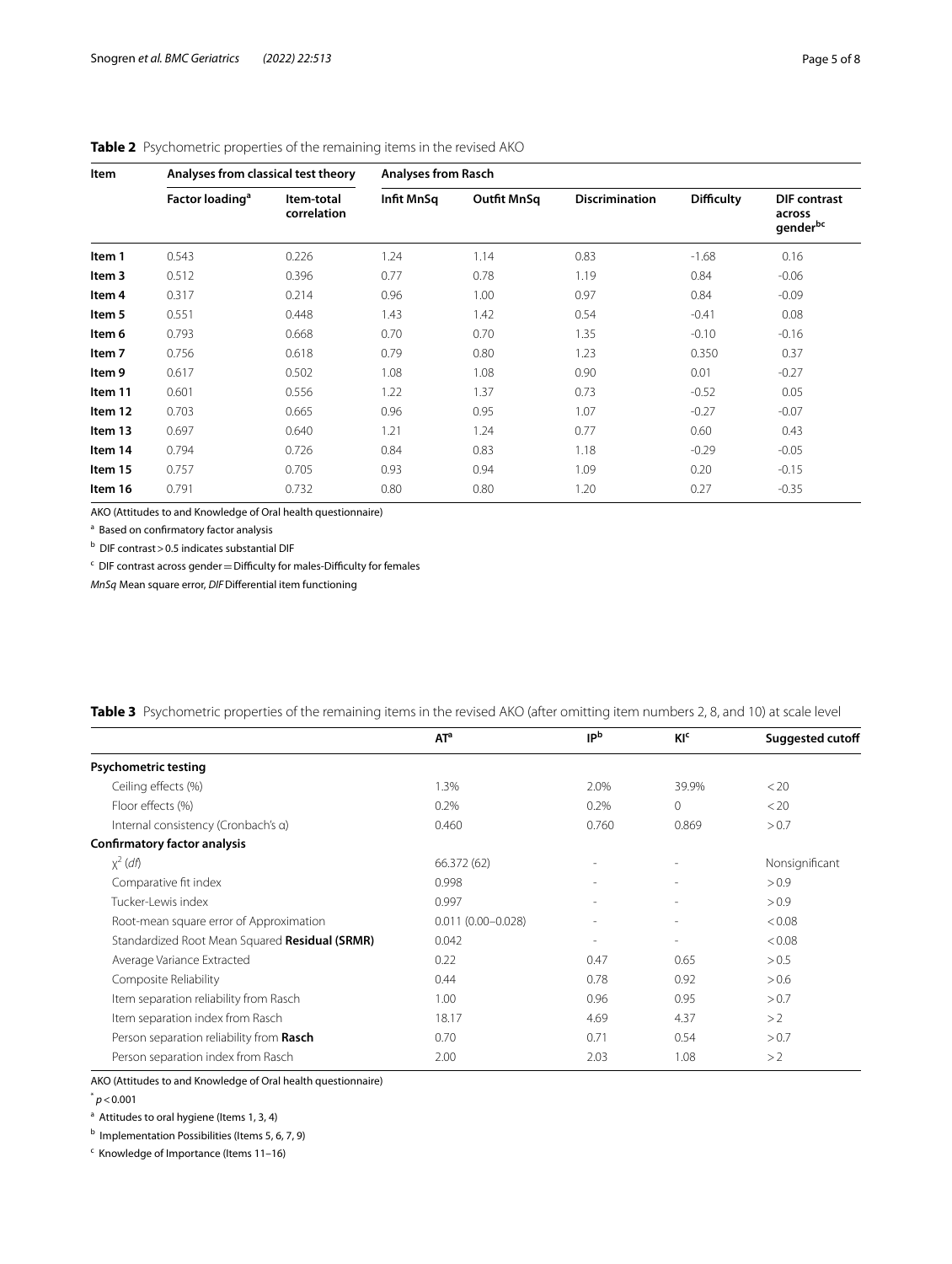The recommended items to include are highlighted in Table [1](#page-2-0) (items 1, 3, 4, 5, 6, 7, 9, 11, 12, 13, 14, 15 and 16). The results of the Rasch analysis for the shortened AKO (with 13 items) are reported in Table [2.](#page-4-0) All inft and outft MnSq values were within the acceptable range of 0.70 to 1.43.

Items in the shortened AKO were invariant across different groups in relation to gender. Therefore, both male and female participants had similar perceptions towards all AKO items.

## **Discussion**

The current study aimed to secure psychometric properties and develop a shortened form of AKO. The study showed that removing three items from the original version of the AKO produced an instrument with acceptable validity and reliability.

The intention was to produce a robust and succinct but delimited instrument to assess healthcare professionals' attitudes to and knowledge of oral health. The main reason for designing a shortened form of AKO was to increase its usability and usefulness for testing health care professionals' attitudes and knowledge of oral health in a Swedish context.

As described in the background section, the target group for AKO is healthcare professionals. Therefore, we chose a large sample  $(n=611)$  of healthcare professionals, in contrast to the sample used in the earlier validation performed by Paulsson, Fridlund, Holmén and Nederfors [[21\]](#page-7-6), as it is essential to carry out validation with the right target group and an appropriate number of participants to obtain accurate calculations [\[39](#page-7-24)]. A systematic review from 2018 [\[32](#page-7-17)] also describes that it is not enough to determine a questionnaire's robustness solely by measuring Cronbach's alpha, which was used to test internal consistency, alongside an exploratory factor analysis to test construct validity, in AKO's earlier validation  $[21]$  $[21]$ . Therefore, we adopted two approaches to perform the psychometric testing of the AKO: CTT and IRT. In CTT, items can be summed (without weighting or standardization) to obtain a total score (e.g., mean values and SDs). In IRT, the locations of persons and items on a latent continuum are measured [[40](#page-7-25)]. CTT and IRT thus complement each other by facilitating diferent calculations of AKO. However, the present study showed that, by removing three problematic and ambiguous items (2, 8, and 10), the shortened version of AKO showed acceptable validity and reliability according to the CTT and IRT. Item 2 can be seen as an advantageous background question, with answer options yes or no, instead of an item in the questionnaire, because of its importance in determining healthcare professionals' attitudes to whether oral care is part of their job duties. Items 8 and 10 are seen to be included in other items (item 8 in 3, 6 and 7; and item 10 in 5, 7, and 9) in the questionnaire and can therefore be excluded. The AVE and CR values for the group Attitudes to Oral health (items 1, 2 and 4) showed unacceptable values in the current study. Despite this, the subscale is interpreted as being essential to assess healthcare professionals' attitudes to oral health and, therefore, should be included in AKO.

AKO assesses healthcare professionals' attitudes to and knowledge of oral health and provides a picture of these to determine whether knowledge gaps exist and whether training/education efforts concerning oral health care are necessary for healthcare professionals. ROAG [\[15](#page-7-2)], which measures older adults' oral health, and AKO can complement each other and provide healthcare professionals with important knowledge. This is because understanding healthcare professionals' attitudes to and knowledge of oral health is essential in providing good oral health care, promoting good general health and quality of life for older adults, and in helping them avoiding pain and infection, and reducing sufering and oral health-associated mortality  $[10, 41]$  $[10, 41]$  $[10, 41]$  $[10, 41]$  $[10, 41]$ . The AKO short-form version proposed here can help healthcare professionals to realize the vital role that oral health plays in promoting good quality of life and general health among older adults and in reducing poor oral health. This short-form version of AKO has been validated, is easily accessible, and is easy to complete. It includes 13 items and can be used in larger studies to assess healthcare professionals' attitudes to and knowledge of oral health in a Swedish context. As previously described, validated, short, simple, and easyto-use questionnaires usually attract higher response rates than do long, complex ones [[29](#page-7-14), [30](#page-7-15)]. Therefore, this AKO short-form version can be an important way to describe healthcare professionals' attitudes to and knowledge of oral health.

This study's main strength is the large sample size of healthcare professionals, who are, as Paulsson, Fridlund, Holmén and Nederfors [[21](#page-7-6)] describe, the target group for AKO. The use of both CTT and IRT approaches to test the psychometrics qualities of AKO is a further strength. However, some limitations must be considered when interpreting the results. One is that there may be problems when generalizing the results to other health care professionals, as the context for this study was professionals working with older adults. A second limitation can be seen in the lack of a test–retest component. The current study did not perform an analysis of the factors that afected the low response rate because of the lack of information about the informants who chose to not participate. As such, we were unable to determine how our sample was distributed or whether it was representative of the wider population, which can be seen as a third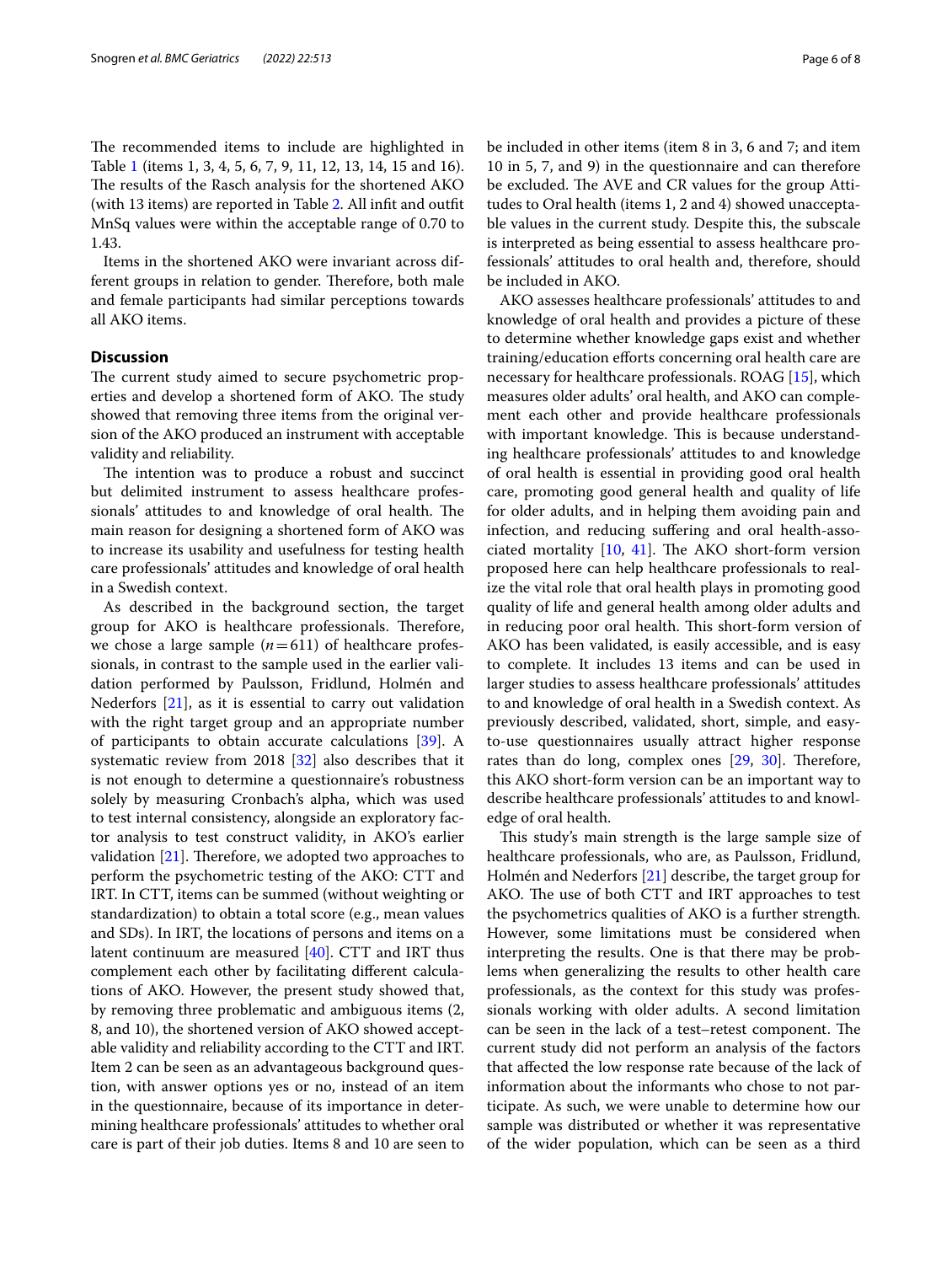limitation. A fourth limitation might be the age of the data. However, the data have not been published before and no other re-validations have taken place since the data were collected, and, as our literature review revealed [[10,](#page-6-9) [13,](#page-7-0) [17](#page-7-4), [42](#page-7-27)], healthcare professionals' attitudes to and knowledge of oral health are essential for providing oral health care. Therefore, in future studies AKO should be evaluated in other groups of healthcare professionals aiming to investigate AKO in broader use, using a test– retest method in the design and collecting data with healthcare professionals to improve the use of AKO.

## **Conclusions**

This short-form version of AKO shows acceptable validity and reliability to assess healthcare professionals' attitudes to and knowledge of oral health. Our fndings suggest that the AKO is best structured as a three-part scale comprising 13 items. The items are consistent with the total scale, indicating that the internal consistency is acceptable if three items (2, 8 and 10) are excluded from the original AKO version. Future studies should be performed to evaluate the questionnaire in other groups of healthcare professionals, across diferent cultures, in different languages, and so on, to further investigate the use of AKO and to strengthen its validity and reliability.

#### **Acknowledgements**

The authors would like to thank the healthcare professionals who answered the AKO and Aileen Ireland for the language editing and proofreading of the manuscript.

#### **Authors' contributions**

Irene Eriksson and Kristin Ek: Data collection. Amir H Pakpour and Maria Snogren: Statistical analysis. Maria Snogren and Maria Brovall: Manuscript drafting. All authors were responsible for the study's original conception and design. All authors approved the fnal version to be published. All authors have discussed and revised the interpretations of the data.

#### **Funding**

Open access funding provided by University of Skövde. This research received funding from the Skaraborg Institute for Research and Development, Skövde, Sweden, and from the School of Health Sciences University of Skövde, Skövde, Sweden.

#### **Availability of data and materials**

The data supporting this study's fndings are available by application to the corresponding author. Still, restrictions apply to the availability of these data, which were used under license for the current study, and so are not publicly available. Data are, however, available from the authors upon reasonable request.

### **Declarations**

#### **Ethics approval and consent to participate**

The study was approved by the Swedish Ethical Review Authority in Gothenburg (Dnr: 891:13) and conformed to the principles outlined in the Declaration of Helsinki [[43](#page-7-28)]. Participants were recruited by giving written and verbal information about the study, with information that the study was voluntary. Participants could withdraw from the study at any time without giving a

reason. The participants were informed that completing and returning the AKO was seen in this study as providing informed consent to participate.

## **Consent for publication**

"Not applicable".

#### **Competing interests**

The authors declare that they have no confict of competing interests. We certify that all the authors have made a direct and substantial contribution to the work reported in the manuscript.

#### **Author details**

<sup>1</sup> School of Health Sciences, University of Skövde, Skövde, Sweden. <sup>2</sup> Research School of Health and Welfare, Jönköping University, Jönköping, Sweden. <sup>3</sup> School of Health and Welfare, Jönköping University, Jönköping, Sweden. <sup>4</sup>Department of Nursing, School of Health and Welfare, Jönköping Academy for Improvement of Health and Welfare, Jönköping University, Jönköping, Sweden.<sup>5</sup> Centre of Oral Health, School of Health and Welfare, Jönköping University, Jönköping, Sweden. <sup>6</sup>Department of Oncology, Institute of Clinical Sciences, Sahlgrenska Academy, University of Gothenburg, Gothenburg, Sweden.

## Received: 30 August 2021 Accepted: 15 June 2022 Published online: 22 June 2022

#### **References**

- <span id="page-6-0"></span>1. Rijt LJMvd, Stoop CC, Weijenberg RAF, Vries Rd, Feast AR, Sampson EL, Lobbezoo F. The infuence of oral health factors on the quality of life in older people: a systematic review. Gerontologis. 2020;60(5):e378e394. [http://search.ebscohost.com/login.aspx?direct](http://search.ebscohost.com/login.aspx?direct=true&db=cin20&AN=144669019&site=ehost-live)=true&db=cin20&AN= [144669019&site](http://search.ebscohost.com/login.aspx?direct=true&db=cin20&AN=144669019&site=ehost-live)=ehost-live.
- <span id="page-6-1"></span>2. World Health Organization. World report on ageing and health. Luxembourg: World Health Organization; 2015.
- <span id="page-6-2"></span>3. Ruiz-Roca JA, Fuentes DM, Gómez García FJ, Martínez-Beneyto Y. Oral status of older people in medium to long-stay health and social care setting: a systematic review. BMC Geriatr. 2021;21(1):363. [https://doi.org/10.1186/](https://doi.org/10.1186/s12877-021-02302-x) [s12877-021-02302-x](https://doi.org/10.1186/s12877-021-02302-x).
- <span id="page-6-3"></span>4. van der Putten GJ, de Baat C, De Visschere L, Schols J. Poor oral health, a potential new geriatric syndrome. Gerodontology. 2014;31:17–24. [https://](https://doi.org/10.1111/ger.12086) [doi.org/10.1111/ger.12086.](https://doi.org/10.1111/ger.12086)
- <span id="page-6-4"></span>5. Socialstyrelsen, The National Board of Health and Welfare: Vård och omsorg om äldre, Lägesrapport 2021 [Care and nursing for the older adults, Status report 2021]. Stockholm: The Swedish National Board of Health and Welfare (Socialstyrelsen); 2021.
- <span id="page-6-5"></span>6. Kossioni AE, Hajto-Bryk J, Maggi S, McKenna G, Petrovic M, Roller-Wirnsberger RE, Schimmel M, Tamulaitiene M, Vanobbergen J, Muller F. An expert opinion from the European College of Gerodontology and the European Geriatric Medicine Society: European policy recommendations on oral health in older adults. J Am Geriatr Soc. 2018;66(3):609–13. [https://doi.org/10.1111/jgs.15191.](https://doi.org/10.1111/jgs.15191)
- <span id="page-6-6"></span>7. Petersen PE, Kandelman D, Arpin S, Ogawa H. Global oral health of older people–call for public health action. Community Dent Health. 2010;27(4 Suppl 2):257–67. [https://doi.org/10.1922/CDH\\_2711Petersen11.](https://doi.org/10.1922/CDH_2711Petersen11)
- <span id="page-6-7"></span>8. Maeda K, Mori N. Poor oral health and mortality in geriatric patients admitted to an acute hospital: an observational study. BMC Geriatr. 2020;20(1):1–7. <https://doi.org/10.1186/s12877-020-1429-z>.
- <span id="page-6-8"></span>Glick Williams, Kleinman Vujicic, Watt Weyant. A new definition for oral health developed by the FDI World Dental Federation opens the door to a universal defnition of oral health. Int Dent J. 2016;66(6):322–4. [https://](https://doi.org/10.1111/idj.12294) [doi.org/10.1111/idj.12294](https://doi.org/10.1111/idj.12294).
- <span id="page-6-9"></span>10. Seleskog B, Lindqvist L, Wårdh I, Engström A, von Bültzingslöwen I. Theoretical and hands-on guidance from dental hygienists promotes good oral health in elderly people living in nursing homes, a pilot study. Int J Dent Hyg. 2018;16(4):476–83. [https://doi.org/10.1111/idh.12343.](https://doi.org/10.1111/idh.12343)
- <span id="page-6-10"></span>11. Dhaliwal JS, Murang ZR, Haji Husaini HA, Idris DR, Venkatasalu MR. The need for oral assessment and referral practices tool for palliative patients in Brunei Darussalam: a cross-sectional study. Nurs Open. 2020. [https://](https://doi.org/10.1002/nop2.591) [doi.org/10.1002/nop2.591.](https://doi.org/10.1002/nop2.591)
- <span id="page-6-11"></span>12. De Visschere L, de Baat C, De Meyer L, van der Putten GJ, Peeters B, Söderfelt B, Vanobbergen J. The integration of oral health care into